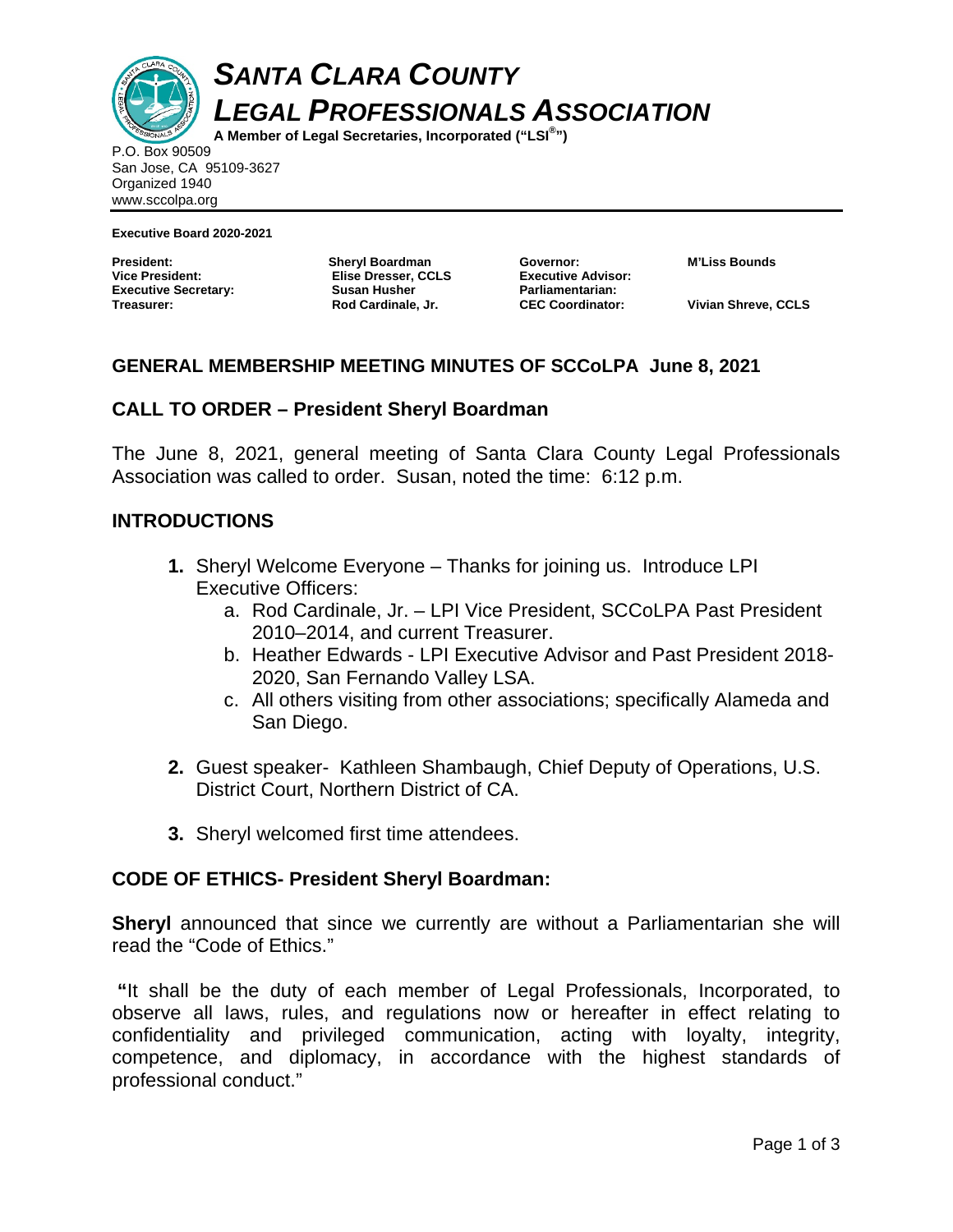# **REPORT OF VOTING MEMBERS**

Sheryl reported that we do not have enough members present to constitute a quorum. No voting will take place

**Open Position for Parliamentarian**: If anyone is interested, please contact Sheryl.

### **President - Sheryl Boardman**

#### **Upcoming events:**

7/13 – Human Trafficking – Sharan Dhanoa and Ruth Silver Taube, South Bay Coalition to End Human Trafficking 8/10 – Ed Powell – Appeals in Federal Court 8/24 - Workshop Word Styles by June Hunter 9/14 – Immigration Law Updates

Sheryl announced that we hope to have in-person meetings as soon as we find a venue (hoping for July or August) – and will live-stream the meeting.

## **VP OF MEMBERSHIP: Elise Dresser, CCLS**

The Chair recognized the Vice President of Membership Elise Dresser, CCLS, who reported:

**Membership totals:** Elise will announce the membership totals once they are all in and counted. The installation of Eric and other new members will take place next month.

#### **Executive Secretary - Susan Husher**

The Chair recognized Executive Secretary Susan Husher, who stated:

Susan read a Thank You note from Elva Steed.

#### **Report of Treasurer - Rod Cardinale, Jr**  DEFERRED TO NEXT MONTH

## **GOVERNOR: M'Liss Bounds**

The Chair recognized Elise Dresser, CCLS, Governor Pro Tem, who reported on the May Annual Conference, 5/21-5/23/2021 at the Hilton in Sacramento. It was nice to see people in person again – the Governor's Report is posted on the web-site. Elise reported that Rod introduced a new website for marketing merchandise that has a lot of new stuff. SCCoLPA won the Chapter Achievement award. SCCoLPA is hosting the August conference and its going to be a Travel Theme; the "SSLPI". August: Mexico; November; United Kingdon; February; South America; and May; Italy. Check the website to register for the conferences.